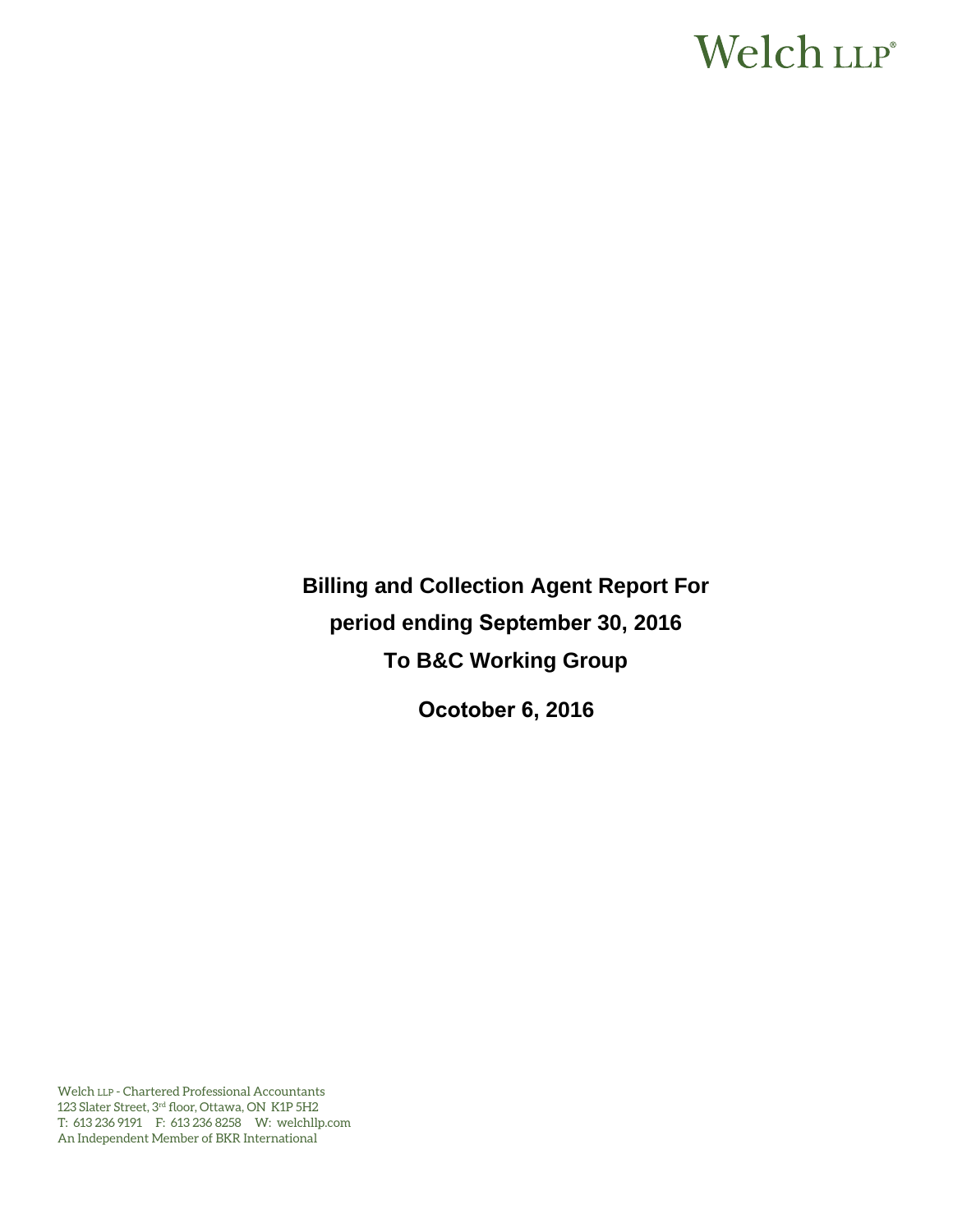# **NANPA FUND STATEMENT OF FINANCIAL POSITION September 30, 2016**

| <b>Assets</b><br>Cash Balance in bank account                                          |               | \$<br>2,547,088 |
|----------------------------------------------------------------------------------------|---------------|-----------------|
| Receivable from US Carriers                                                            | 3,106,726     |                 |
| Receivable from Canada                                                                 | 9,741         |                 |
| Receivable from Caribbean countries                                                    | 24,796        |                 |
| Receivables forwarded to Treasury for collection                                       | 50,311        |                 |
| Allowance for uncollectible accounts                                                   | (94, 260)     | 3,097,314       |
| <b>Total assets</b>                                                                    |               | 5,644,402       |
| <b>Less:</b> Accrued liabilities (see below for makeup)                                |               | (528, 475)      |
| Deferred revenue billed in September for October 2016 to September 2017 funding period |               | (4,329,469)     |
| <b>Fund balance</b>                                                                    |               | 786,458         |
| <b>Makeup of Accrued Liabilities</b>                                                   |               |                 |
| <b>Welch LLP</b>                                                                       | 28,336        |                 |
| NEUSTAR Pooling 1K Block                                                               | 254,315       |                 |
| <b>NEUSTAR NANP Administration</b>                                                     | 188,646       |                 |
| EY Audit                                                                               | 47,000        |                 |
| Data Collection Agent - USAC                                                           | 10,178        |                 |
|                                                                                        | \$<br>528,475 |                 |
|                                                                                        |               |                 |

**\*\*\*\*\*\*\*\*\*\*\*\*\*\*\*\*\*\*\*\*\*\*\*\*\*\*\*\*\*\*\*\*\*\*\*\*\*\*\*\*\*\*\*\*\*\*\*\*\*\*\*\*\*\*\*\*\*\*\*\*\*\*\*\*\*\*\*\*\*\*\*\*\*\*\*\*\***

Invoices for the 2016/17 funding period which runs from October 1, 2016 to September 30, 2017 were emailed/mailed on September 12 and 13th. Invoices are due October 12, 2016.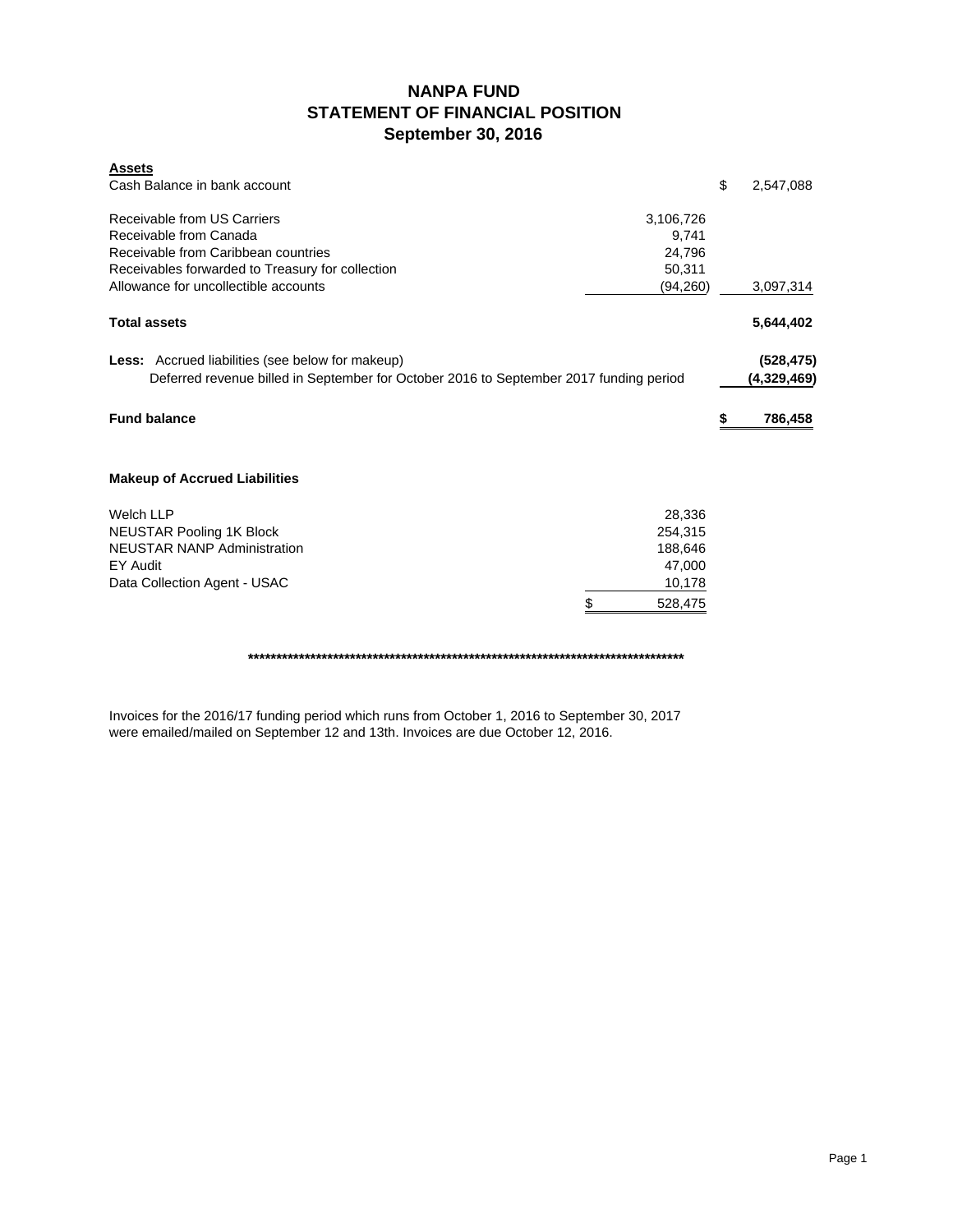#### **NANPA FUND ACTUAL STATEMENT OF CHANGES IN FUND BALANCE JULY 2015 TO SEPTEMBER 2016**

|                                                |            |                      |                      |                      |                      |                      |                      |                      | Actual               |                           |                      |                      |                      |                      |                    |                    |                    |                   | <b>Variance between</b>                  |
|------------------------------------------------|------------|----------------------|----------------------|----------------------|----------------------|----------------------|----------------------|----------------------|----------------------|---------------------------|----------------------|----------------------|----------------------|----------------------|--------------------|--------------------|--------------------|-------------------|------------------------------------------|
|                                                |            |                      |                      |                      |                      |                      |                      |                      |                      |                           |                      |                      |                      |                      |                    |                    |                    |                   | forecasted results<br>and budget at Sept |
|                                                |            | <b>Jul-15</b>        | Aug-15               | Sep-15               | Oct-15               | <b>Nov-15</b>        | <b>Dec-15</b>        | <b>Jan-16</b>        | Feb-16               | Mar-16                    | Apr-16               | Mav-16               | <b>Jun-16</b>        | <b>Jul-16</b>        | Aug-16             | Sep-16             | <b>Total</b>       | <b>Budget</b>     | 30/16                                    |
| Revenue<br><b>International Contributions</b>  |            |                      |                      |                      |                      |                      |                      |                      |                      |                           |                      |                      |                      |                      |                    |                    |                    |                   |                                          |
| Canada<br>Caribbean countries                  | (1)<br>(1) | 17,860<br>27.943     | 8,930<br>$\sim$      | 8,930<br>$\sim$      | 8,930<br>$\sim$      | 8,930<br>$\sim$      | 8,930                | 8,930<br>$\sim 100$  | 8,929<br>$\sim$      | 8,929<br>$\sim$ 100 $\mu$ | 8,929<br>$\sim$      | 8,929<br>$\sim$ $-$  | 8,929<br>$\sim$      | 8,929<br>$\sim$      | 8,929<br>$\sim$    | $\sim$             | 133,943<br>27,943  | 133,943<br>27,943 |                                          |
| <b>Total International Contributions</b>       |            | 45,803               | 8,930                | 8,930                | 8,930                | 8,930                | 8,930                | 8,930                | 8,929                | 8,929                     | 8,929                | 8,929                | 8,929                | 8,929                | 8.929              | $\sim$             | 161,886            | 161,886           | $\sim$ $-$                               |
| Domestic Contributions - US carriers           | (1)        | 4,038,482            | 201,264              | 217,020              | 201,871              | 199,904              | 198,150              | 200,430              | 204,946              | 202,299                   | 204,297              | 187,714              | 204,837              | 204,187              | 204,016            | 148                | 6,669,565          | 6,653,548         | 16,017                                   |
| Late filing fees for Form 499A                 | (2)        | 28,900)              | 12,300)              | 33,600               | 1,600)               | 3,100                | 18,020)              | 24,320               | 1,500                | 1,200                     | 600                  | 1,400                | 3,500                | 900                  |                    | 62,000             | 65,100             | 80,000            | (14,900)                                 |
| Interest income                                | (3)        | 350                  | 660                  | 623                  | 401                  | 396                  | 411                  | 503                  | 346                  | 301                       | 265                  | 228                  | 240                  | 158                  | 155                | 246                | 5,283              | 6.250             | (967)                                    |
| <b>Total revenue</b>                           |            | 4.055.735            | 198,554              | 260.173              | 209,602              | 206,130              | 189.471              | 234.183              | 215,721              | 212,729                   | 214.091              | 198,271              | 217,506              | 214.174              | 213,100            | 62.394             | 6.901.834          | 6.901.684         | 150                                      |
| <b>Expenses</b><br><b>NANPA Administration</b> | (4)        | 181,724              | 183,408              | 182,926              | 182,999              | 181,497              | 184,095              | 181,497              | 181,497              | 184,801                   | 212,850              | 181,497              | 182,326              | 189,885              | 189,253            | 188,646            | 2,788,901          | 2,777,061         | 11,840                                   |
| 1K Block Pooling                               | (5)        | 253,919              | 266,971              | 270,119              | 268,620              | 264,362              | 266,061              | 264,343              | 264,801              | 265,729                   | 284,393              | 264,679              | 264,904              | 277,549              | 259,904            | 254,315            | 3,990,669          | 3,978,606         | 12,063                                   |
| <b>Billing and Collection</b>                  |            |                      |                      |                      |                      |                      |                      |                      |                      |                           |                      |                      |                      |                      |                    |                    |                    |                   |                                          |
| Welch LLP                                      | (6)        | 28,336               | 28,336               | 28,336               | 28,336               | 28,336               | 28,336               | 28,336               | 28,336               | 28,336                    | 28,336               | 28,336               | 28,336               | 28,336               | 28,336             | 28,336             | 425,040            | 425,040           |                                          |
| Data Collection Agent                          | (7)        | 4,935                | 4,935                | 4,952                | 4,935                | 4,935                | 4,935                | 7,115                | 5,328                | 5,328                     | 5,357                | 5,328                | 5,328                | 5,328                | 5,328              | 5.328              | 79,395             | 72,750            | 6,645                                    |
| <b>Annual Operations Audit</b>                 | (8)        | $\sim$ $-$           | $\sim$               | 45,200               | $\sim$               | $\sim$ $-$           | $\sim$               | $\sim$               |                      | $\sim$                    | $\sim$               |                      | $\sim$               | $\sim$               | $\overline{a}$     | 47.000             | 92,200             | 46,000            | 46,200                                   |
| <b>Bank Charges</b>                            | (9)        | 2.407                | 6.727                | 4,248                | 3.375                | 2,912                | 3.055                | 2.645                | 2.340                | 2.043                     | 2.624                | 2.565                | 2.097                | 3.204                | 1.950              | 1.954              | 44.146             | 47,500            | (3, 354)                                 |
| Carrier Audits                                 | (10)       | $\overline{a}$       | $\sim$               | $\sim$               | $\sim$               | $\sim$               | $\sim$               |                      |                      |                           |                      |                      |                      |                      |                    | $\sim$             |                    | 375,000           | (375,000)                                |
| Bad debt expense                               | (11)       | 18.975)              | 56,368)              | 68,512               | 4,795)               | 209)                 | 38,377)              | 16,897               | 1,328                | 1,807                     | 732                  | 3,060                | 2,855                | 681                  | 915                | 34,660             | 10,067             | 40,000            | (29, 933)                                |
| <b>Total expenses</b>                          |            | 452.346              | 434,009              | 604,293              | 483,470              | 481,833              | 448,105              | 500,833              | 480,974              | 488,044                   | 534,292              | 485,465              | 485,846              | 504,983              | 485,686            | 560,239            | 7,430,418          | 7,761,957         | (331, 539)                               |
| Net revenue (expenses)                         |            | 3,603,389            | 235,455)             | 344,120)             | 273,868)             | 275,703)             | 258,634)             | 266,650)             | 265,253)             | 275,315)                  | 320,201) (           | 287,194)             | 268,340)             | 290,809)             | 272,586) (         | 497,845)           | 528,584)           | 860,273)          | 331,689                                  |
| <b>Opening fund balance</b>                    |            | 1,315,042            | 4,918,431            | 4.682.976            | 4.338.856            | 4.064.988            | 3,789,285            | 3,530,651            | 3.264.001            | 2,998,748                 | 2,723,433            | 2,403,232            | 2,116,038            | 1,847,698            | 1,556,889          | 1,284,303          | 1,315,042          | 1,360,273         | (45, 231)                                |
| <b>Closing fund balance</b>                    |            | 4.918.431            | 4,682,976            | 4,338,856            | 4,064,988            | 3,789,285            | 3.530.651            | 3,264,001            | 2,998,748            | 2,723,433                 | 2,403,232            | 2,116,038            | 1,847,698            | 1,556,889            | 1,284,303          | 786,458            | 786,458            | 500,000           | 286,458                                  |
| Fund balance makeup:                           |            |                      |                      |                      |                      |                      |                      |                      |                      |                           |                      |                      |                      |                      |                    |                    |                    |                   |                                          |
| Contingency                                    |            | 500,000<br>4.418.431 | 500,000<br>4.182.976 | 500,000<br>3.838.856 | 500,000<br>3.564.988 | 500,000<br>3.289.285 | 500,000<br>3.030.651 | 500,000<br>2,764,001 | 500,000<br>2.498.748 | 500,000<br>2,223,433      | 500,000<br>1.903.232 | 500,000<br>1.616.038 | 500,000<br>1.347.698 | 500,000<br>1.056.889 | 500,000<br>784.303 | 500,000<br>286.458 | 500,000<br>286,458 | 500,000           |                                          |
| Surplus                                        |            | 4.918.431            | 4.682.976            | 4.338.856            | 4.064.988            | 3.789.285            | 3.530.651            | 3.264.001            | 2.998.748            | 2.723.433                 | 2.403.232            | 2.116.038            | 1.847.698            | 1.556.889            | 1.284.303          | 786,458            | 786.458            | 500,000           |                                          |

**(1)** The US carrier contributions for the period from July 2015 to September 2016 and the International contributions are based upon actual billings.

(2) These fees represent the \$100 late filing fee charged to those companies that do not file the Form 499A by the due date.

**(3)** Interest income projections are estimates

**(4)** The cost for NANP Administration is based on the contract awarded in 2013. The contract expires in July 2017.

(5) The cost for 1K Block Pooling Administration is based on a four-year contract expiring July 14, 2017 with a six-month transition period to January 14, 2018.

**(6)** The cost of B&C Agent is based on the interim contract with Welch LLP in force until December 31, 2016.

**(7)** The expense for the Data Collection Agent is based on an estimate of costs by USAC for the 2015 calendar year.

**(8)** The expense for the annual operations audit performed by Ernst & Young LLP is based on the quote given.

**(9)** Bank fees are an expense to the Fund.

**(10)** The budget allowed \$375,000 for carrier audits.

**(11)** The allowance covers all accounts considered potentially uncollectible at September 30, 2016.

**Assumptions: Reconciliation of actual at September 30, 2016 to budget**

| Actual fund balance at September 30/16 - contingency                                                  | 500,000   |
|-------------------------------------------------------------------------------------------------------|-----------|
| Decrease in fund balance between budget period (December 2014) and June 2015                          | (45, 231) |
| Additional billings over estimate from budget                                                         | 16,017    |
| Late filing fees (reversal) for Form 499A                                                             | (14,900)  |
| Underestimate of interest earned to date compared to budget                                           | (967)     |
| NANP Admin - difference between budget and actual contract awarded due to variable travel costs       | 17.202    |
| NANP Admin - change orders issued                                                                     | (29, 042) |
| Additional billings from B & C Agent due to renewal of contract                                       |           |
| Data Collection fees - Adjustment to actual from budget                                               | (6,645)   |
| Bad debts - Adjustment to actual from budget                                                          | 29,933    |
| IK Block Pooling - difference between budget and actual contract awarded due to variable travel costs | 2,460     |
| Pooling change orders                                                                                 | (14, 523) |
| Carrier audits that will not be performed                                                             | 375,000   |
| Operations Audit - Adjustment to actual from budget                                                   | (46, 200) |
| Bank fees - Adjustment to actual from budget                                                          | 3,354     |
| Actual fund balance at September 30/16                                                                | 786.458   |
|                                                                                                       |           |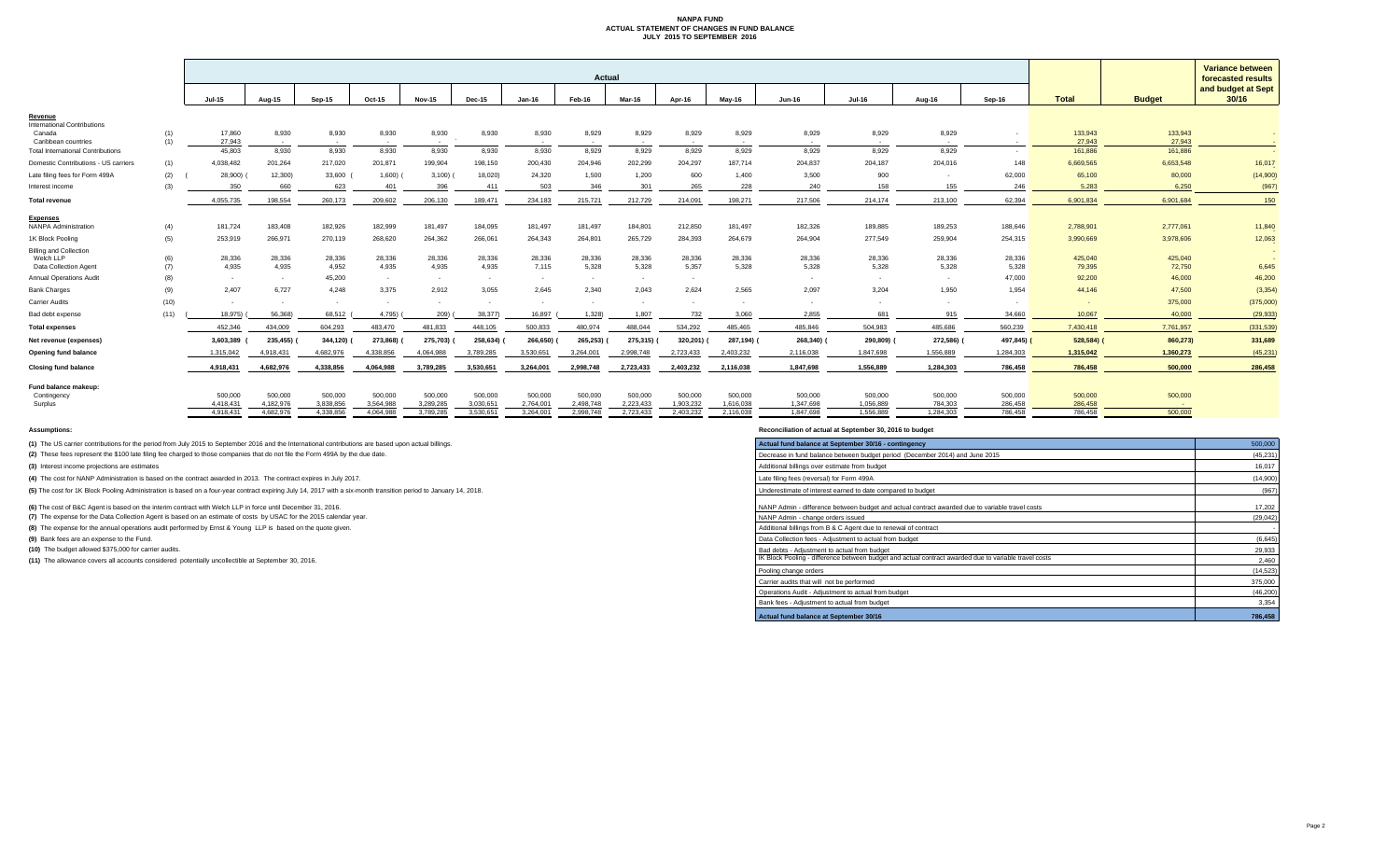#### **NANPA FUND FORECASTED STATEMENT OF CHANGES IN FUND BALANCE OCTOBER 2016 TO SEPTEMBER 2017**

|                                                                            |            | <b>Projection based on budget</b> |                                   |                                   |                                   |                                   |                                   |                                   |                                      |                                   |                                 |                               |                                 |
|----------------------------------------------------------------------------|------------|-----------------------------------|-----------------------------------|-----------------------------------|-----------------------------------|-----------------------------------|-----------------------------------|-----------------------------------|--------------------------------------|-----------------------------------|---------------------------------|-------------------------------|---------------------------------|
|                                                                            |            | Oct-16                            | <b>Nov-16</b>                     | Dec-16                            | <b>Jan-17</b>                     | Feb-17                            | Mar-17                            | Apr-17                            | May-17                               | <b>Jun-17</b>                     | <b>Jul-17</b>                   | Aug-17                        | Sep-17                          |
| <b>Projected Revenue</b>                                                   |            |                                   |                                   |                                   |                                   |                                   |                                   |                                   |                                      |                                   |                                 |                               |                                 |
| <b>International Contributions</b><br>Canada<br>Caribbean countries        | (1)<br>(1) | 9,742<br>24,439                   | 9,742<br>$\sim$                   | 9,741<br>$\overline{\phantom{a}}$ | 9,741<br>$\sim$                   | 9,741                             | 9,741                             | 9,741                             | 9,741                                | 9,741<br>$\overline{\phantom{a}}$ | 9,741                           | 9,741<br>$\sim$               | 9,741                           |
| <b>Total International Contributions</b>                                   |            | 34,181                            | 9.742                             | 9,741                             | 9.741                             | 9.741                             | 9,741                             | 9,741                             | 9,741                                | 9.741                             | 9,741                           | 9,741                         | 9,741                           |
| Domestic Contributions - US carriers                                       | (1)        | 4,298,805                         | 142,291                           | 142,291                           | 142,291                           | 142,291                           | 142,291                           | 142,291                           | 142,291                              | 142,291                           | 142,291                         | 142,291                       | 142,291                         |
| Late filing fees for Form 499A                                             | (2)        |                                   |                                   |                                   |                                   |                                   | $\blacksquare$                    |                                   |                                      |                                   |                                 |                               | 80,000                          |
| Interest income                                                            | (3)        | 417                               | 417                               | 417                               | 417                               | 417                               | 417                               | 417                               | 417                                  | 416                               | 416                             | 416                           | 416                             |
| Total projected revenue                                                    |            | 4,333,403                         | 152,450                           | 152,449                           | 152,449                           | 152,449                           | 152,449                           | 152,449                           | 152,449                              | 152,448                           | 152,448                         | 152,448                       | 232,448                         |
| <b>Projected Expenses</b><br><b>NANPA Administration</b>                   | (4)        | 189.864                           | 189,864                           | 319,868                           | 189.864                           | 189,864                           | 189,864                           | 189,864                           | 189,864                              | 189,864                           | 195,561                         | 195,560                       | 195,560                         |
| 1K Block Pooling                                                           | (5)        | 258,989                           | 258,989                           | 258,989                           | 258,989                           | 258,989                           | 258,989                           | 258,989                           | 258,989                              | 258,989                           | 258,989                         | 258,989                       | 258,988                         |
| <b>Billing and Collection</b><br>Welch LLP<br>Data Collection Agent - USAC | (6)<br>(7) | 31,169<br>5,328                   | 31,169<br>5,328                   | 31,169<br>7,508                   | 31,169<br>5,754                   | 31,169<br>5,754                   | 31,169<br>5,754                   | 31,169<br>5,754                   | 31,169<br>5,754                      | 31,169<br>5,754                   | 31,169<br>5,754                 | 31,169<br>5,754               | 31,169<br>5,754                 |
| <b>Annual Operations Audit</b>                                             | (8)        | ÷,                                | $\sim$                            | $\mathbf 0$                       | $\sim$                            | $\overline{\phantom{a}}$          | $\blacksquare$                    |                                   |                                      | $\blacksquare$                    | $\blacksquare$                  | $\sim$                        | 47,000                          |
| <b>Bank Charges</b>                                                        | (9)        | 3,084                             | 3,084                             | 3,084                             | 3,084                             | 3,083                             | 3,083                             | 3,083                             | 3,083                                | 3,083                             | 3,083                           | 3,083                         | 3,083                           |
| <b>Carrier Audits</b>                                                      | (10)       | $\blacksquare$                    | $\sim$                            | $\blacksquare$                    | $\sim$                            | 300,000                           | $\blacksquare$                    | $\overline{\phantom{a}}$          | $\sim$                               | $\blacksquare$                    | $\blacksquare$                  | $\overline{\phantom{a}}$      | $\sim$                          |
| Bad debt expense (recovery)                                                | (11)       | 3,334                             | 3,334                             | 3,334                             | 3,334                             | 3,333                             | 3,333                             | 3,333                             | 3,333                                | 3,333                             | 3,333                           | 3,333                         | 3,333                           |
| <b>Total projected expenses</b>                                            |            | 491,768                           | 491,768                           | 623,952                           | 492,194                           | 792,192                           | 492,192                           | 492,192                           | 492,192                              | 492,192                           | 497,889                         | 497,888                       | 544,887                         |
| Projected Net revenue (expenses)                                           |            | 3,841,635                         | 339,318)                          | 471,503)                          | 339,745)                          | 639,743)                          | 339,743)                          | 339,743) (                        | 339,743)                             | 339,744) (                        | 345,441) (                      | 345,440) (                    | 312,439)                        |
| <b>Projected Opening fund balance</b>                                      |            | 786,458                           | 4,628,093                         | 4,288,775                         | 3,817,272                         | 3,477,527                         | 2,837,784                         | 2,498,041                         | 2,158,298                            | 1,818,555                         | 1,478,811                       | 1,133,370                     | 787,930                         |
| <b>Projected Closing fund balance</b>                                      |            | 4,628,093                         | 4,288,775                         | 3,817,272                         | 3,477,527                         | 2,837,784                         | 2,498,041                         | 2,158,298                         | 1,818,555                            | 1,478,811                         | 1,133,370                       | 787,930                       | 475,491                         |
| Projected Fund balance makeup:<br>Contingency<br>Surplus                   |            | 500,000<br>4,128,093<br>4,628,093 | 500,000<br>3,788,775<br>4,288,775 | 500,000<br>3,317,272<br>3,817,272 | 500,000<br>2,977,527<br>3,477,527 | 500,000<br>2,337,784<br>2,837,784 | 500,000<br>1,998,041<br>2,498,041 | 500,000<br>1,658,298<br>2,158,298 | 500,000<br>1,318,554.92<br>1,818,555 | 500,000<br>978,811<br>1,478,811   | 500,000<br>633,370<br>1,133,370 | 500,000<br>287,930<br>787,930 | 500,000<br>(24, 509)<br>475,491 |

#### **Assumptions:**

**(1)** The contribution for October 2016 - September 2017 is based on actual billings

**(2)** These estimated fees represent the \$100 late filing fee charged to those companies that do not file the Form 499A by the due date.

**(3)** Interest income projections are estimates

(4) The cost of NANP administration is based on the contract in force until June 2017. Estimates are used for July to September 2017. \$130,000 is also added for potential change orders anticipated to be issued by Sep 2017.

**(5)** The cost for 1K Block Pooling Administration is based on the contract in force until July 14, 2017. Estimates based on the existing contract amounts are used for July 15, 2017 to September 30, 2017.

**(6)** The cost of B&C Agent is based on the current interim contract with Welch LLP in force until December 31, 2016 plus 10% as recommended by the FCC.

**(7)** The expense for the Data Collection Agent is based on estimate of costs by USAC.

**(8)** The cost of the annual operations audit is based on the cost of the prior year's history of billing from Ernst & Young LLP.

**(9)** Bank fees are an expense to the Fund and are estimated based on prior years' history.

**(10)** The budget allowed \$300,000 for carrier audits.

**(11)** The allowance covers all accounts considered potentially uncollectible.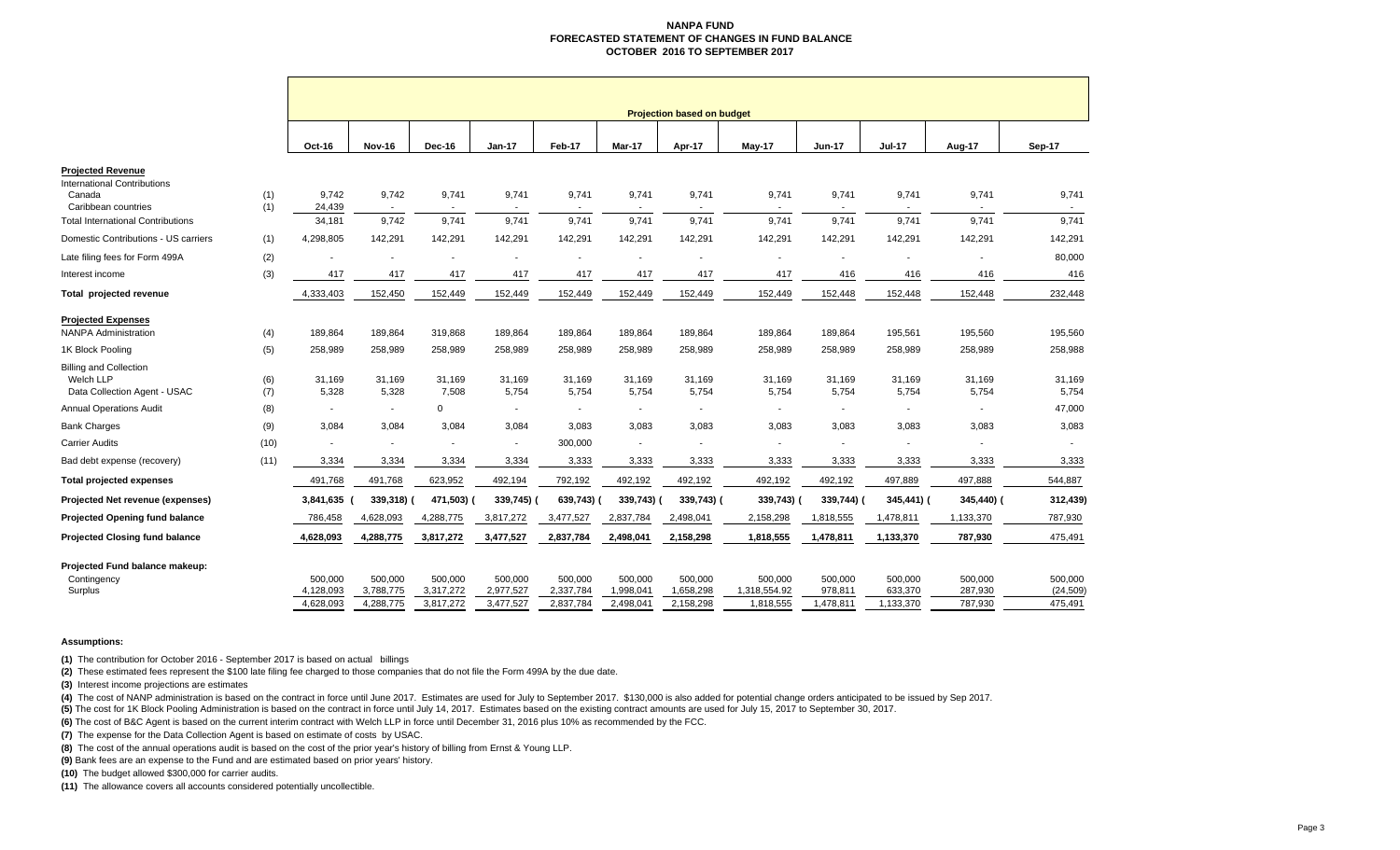#### **CURRENT AND FORECASTED LIABILITIES**

|                                                                                     |               |                                         | Current |         |               |         |         |         |               |  |
|-------------------------------------------------------------------------------------|---------------|-----------------------------------------|---------|---------|---------------|---------|---------|---------|---------------|--|
|                                                                                     |               |                                         | Sep-16  | Oct-16  | <b>Nov-16</b> | Dec-16  | Jan-17  | Feb-17  | <b>Mar-17</b> |  |
| <b>NEUSTAR - NANPA Administration contract</b>                                      |               |                                         | 188,646 | 189,864 | 189,864       | 319,868 | 189,864 | 189,864 | 189,864       |  |
| - Payment authorized by the FCC in September<br>August 2016                         | \$<br>189,253 |                                         |         |         |               |         |         |         |               |  |
| - Authorization by the FCC has not been received for payment                        |               |                                         |         |         |               |         |         |         |               |  |
| September 2016                                                                      |               | 188,646<br>S                            |         |         |               |         |         |         |               |  |
| <b>NEUSTAR - Block Pooling</b>                                                      |               |                                         | 254,315 | 258,989 | 258,989       | 258,989 | 258,989 | 258,989 | 258,989       |  |
| - Payment authorized by the FCC in September<br>August 2016                         | \$<br>259,904 |                                         |         |         |               |         |         |         |               |  |
| - Authorization by the FCC has not been received for payment                        |               |                                         |         |         |               |         |         |         |               |  |
| September 2016                                                                      |               | 254,315<br>S                            |         |         |               |         |         |         |               |  |
| Welch LLP - Billing & Collection Agent                                              |               |                                         | 28,336  | 31,169  | 31,169        | 31,169  | 31,169  | 31,169  | 31,169        |  |
| - Payment authorized by the FCC in September                                        |               |                                         |         |         |               |         |         |         |               |  |
| August 2016                                                                         | \$<br>28,336  |                                         |         |         |               |         |         |         |               |  |
| - Authorization by the FCC has not been received for payment<br>September 2016      |               |                                         |         |         |               |         |         |         |               |  |
|                                                                                     |               | 28,336<br>\$                            |         |         |               |         |         |         |               |  |
| <b>USAC - Data Collection Agent</b><br>- Payment authorized by the FCC in September |               |                                         | 10,178  | 5,328   | 5,328         | 7,508   | 5,754   | 5,754   | 5,754         |  |
|                                                                                     | \$            |                                         |         |         |               |         |         |         |               |  |
| - Authorization by the FCC has not been received for payment                        |               |                                         |         |         |               |         |         |         |               |  |
| August 2016                                                                         |               | \$<br>5,328                             |         |         |               |         |         |         |               |  |
| September 2016                                                                      |               | $$\mathbb{S}$$<br>4,850<br>\$<br>10,178 |         |         |               |         |         |         |               |  |
| <b>Carrier audits</b>                                                               |               |                                         |         |         |               |         |         | 300,000 |               |  |
| Ernst & Young LLP- Annual operations audit                                          |               |                                         | 47,000  |         |               | ÷,      |         |         |               |  |
| <b>Bank Fees</b>                                                                    |               |                                         |         | 3,084   | 3,084         | 3,084   | 3,084   | 3,083   | 3,083         |  |
|                                                                                     |               |                                         |         |         |               |         |         |         |               |  |
| Total                                                                               |               |                                         | 528,475 | 488,434 | 488,434       | 620,618 | 488,860 | 788,859 | 488,859       |  |